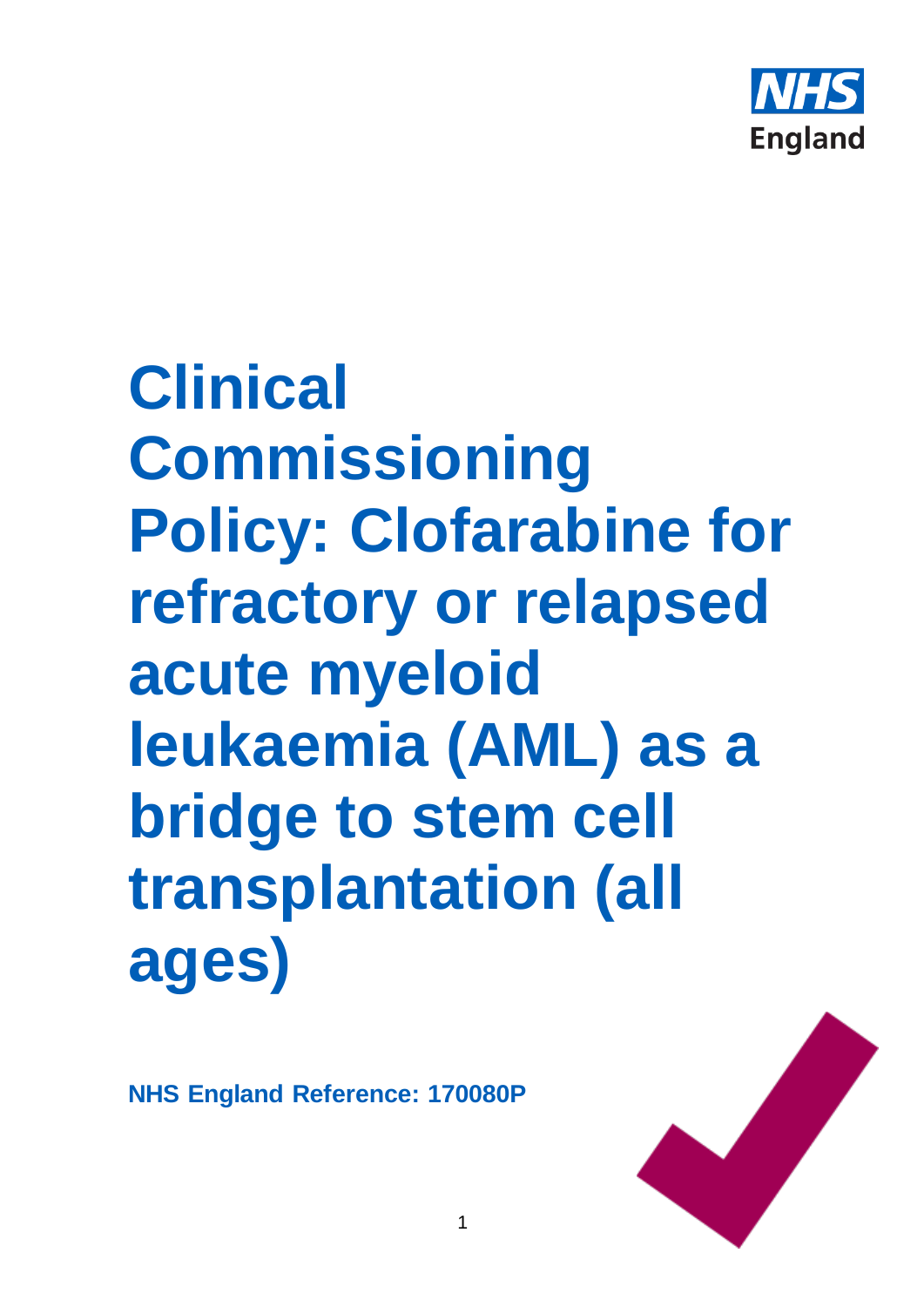# **Clinical Commissioning Policy: Clofarabine for refractory or relapsed acute myeloid leukaemia (AML) as a bridge to stem cell transplantation (all ages)**

First published: November 2018

## **Prepared by NHS England Specialised Services Clinical Reference Group for Chemotherapy**

Published by NHS England, in electronic format only.

**Gateway reference: 07603**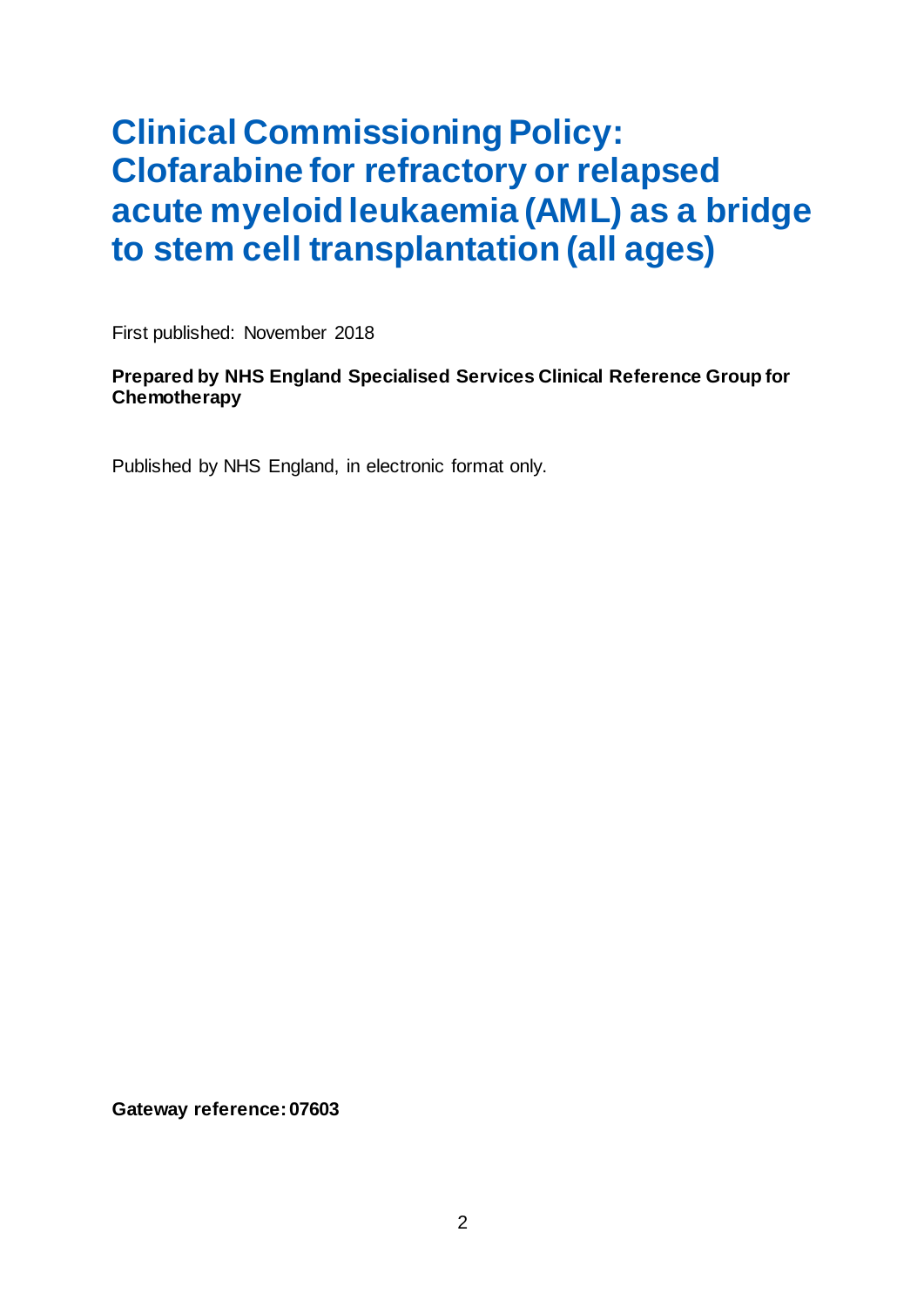# **Contents**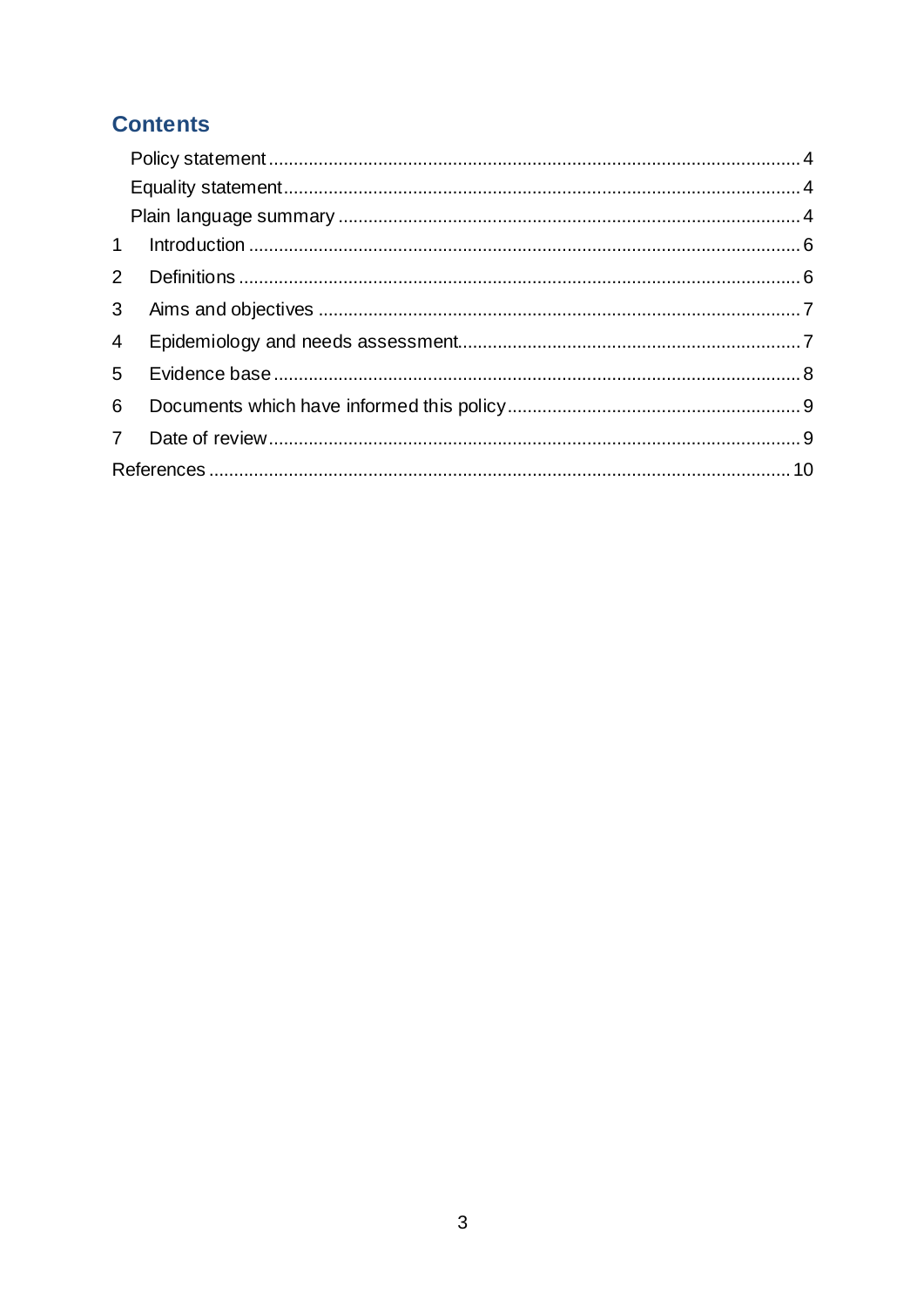## <span id="page-3-0"></span>**Policy statement**

NHS England will not routinely commission clofarabine for refractory or relapsed acute myeloid leukaemia (AML) as a bridge to stem cell transplantation in accordance with the criteria outlined in this document.

In creating this policy NHS England has reviewed this clinical condition and the options for its treatment. It has considered the place of this treatment in current clinical practice, whether scientific research has shown the treatment to be of benefit to patients, (including how any benefit is balanced against possible risks) and whether its use represents the best use of NHS resources.

This policy document outlines the arrangements for funding of this treatment for the population in England.

## <span id="page-3-1"></span>**Equality statement**

Promoting equality and addressing health inequalities are at the heart of NHS England's values. Throughout the development of the policies and processes cited in this document, we have:

- given due regard to the need to eliminate discrimination, harassment and victimisation, to advance equality of opportunity, and to foster good relations between people who share a relevant protected characteristic (as cited under the Equality Act 2010) and those who do not share it; and
- given regard to the need to reduce inequalities between patients in access to, and outcomes from healthcare services and to ensure services are provided in an integrated way where this might reduce health inequalities.

## <span id="page-3-2"></span>**Plain language summary**

## **About acute myeloid leukaemia**

Acute myeloid leukaemia (AML) is a type of blood cancer that affects the white blood cells, specifically myeloid cells. The disease is relatively rare and is often diagnosed in people above 65 years of age. It is considered to be an aggressive and rapidly progressing cancer that almost always requires immediate treatment.

AML causes white blood cells to be produced more quickly than normal and as a result the cells become abnormal because they grow and divide too fast. The abnormal myeloid cells build-up in the blood and bone marrow and eventually can spread to other parts of the body. People with AML will usually experience more infections, tiredness, high temperature, breathlessness and they may bruise or bleed more easily.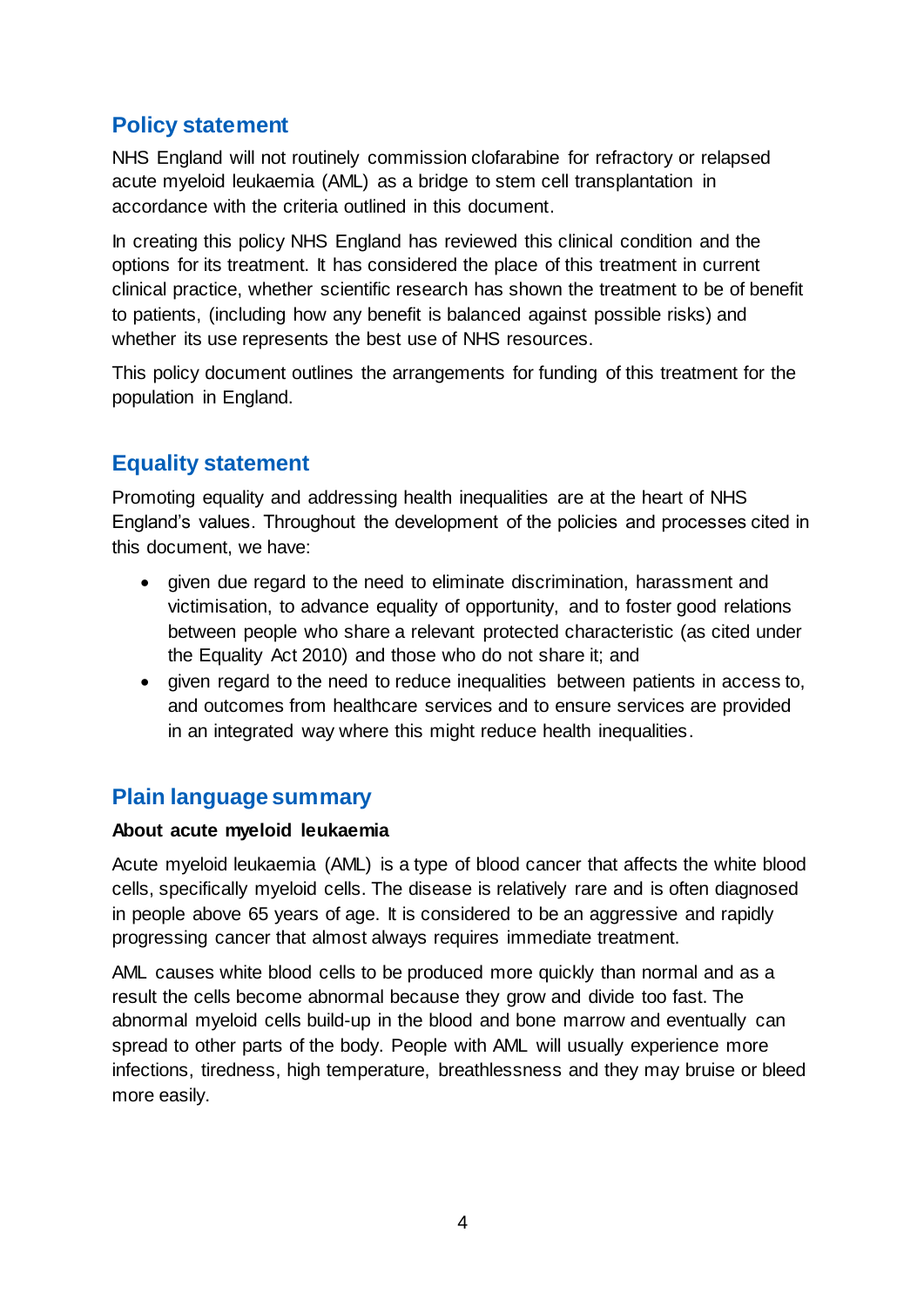#### **About current treatments**

Treatment for AML is usually divided into two phases - induction and consolidation. The aim of the induction phase is to destroy the cancer cells, this is called inducing a remission. Following the induction phase, more treatment is given to stop, or consolidate, the cancer from returning. In both phases, chemotherapy is the main treatment option, however, some patients may also have a stem cell transplant as part of consolidation treatment.

In some cases, AML can return, or relapse, following a period of remission after first treatment. Some patients are resistant to the chemotherapy medicines that are used; this is called refractory disease. This policy relates to relapsed and refractory disease; this means that each patient will have had at least one prior, or first line, treatment.

## **About the new treatment**

Clofarabine is a chemotherapy medicine which belongs to a group of drugs known as anti-metabolites. These drugs interfere with the growth of cancer cells and cause them to die. Clofarabine is delivered intravenously (injected into the bloodstream) and can be used to treat AML when combined with another drug called cytarabine, which is usually used to treat AML alone. In both cases, the aim of treatment is usually to induce remission and enable a stem cell transplant.

#### **What we have decided**

NHS England has carefully reviewed the evidence to treat relapsed or refractory acute myeloid leukaemia with clofarabine. We have concluded that there is not enough evidence to make the treatment available at this time.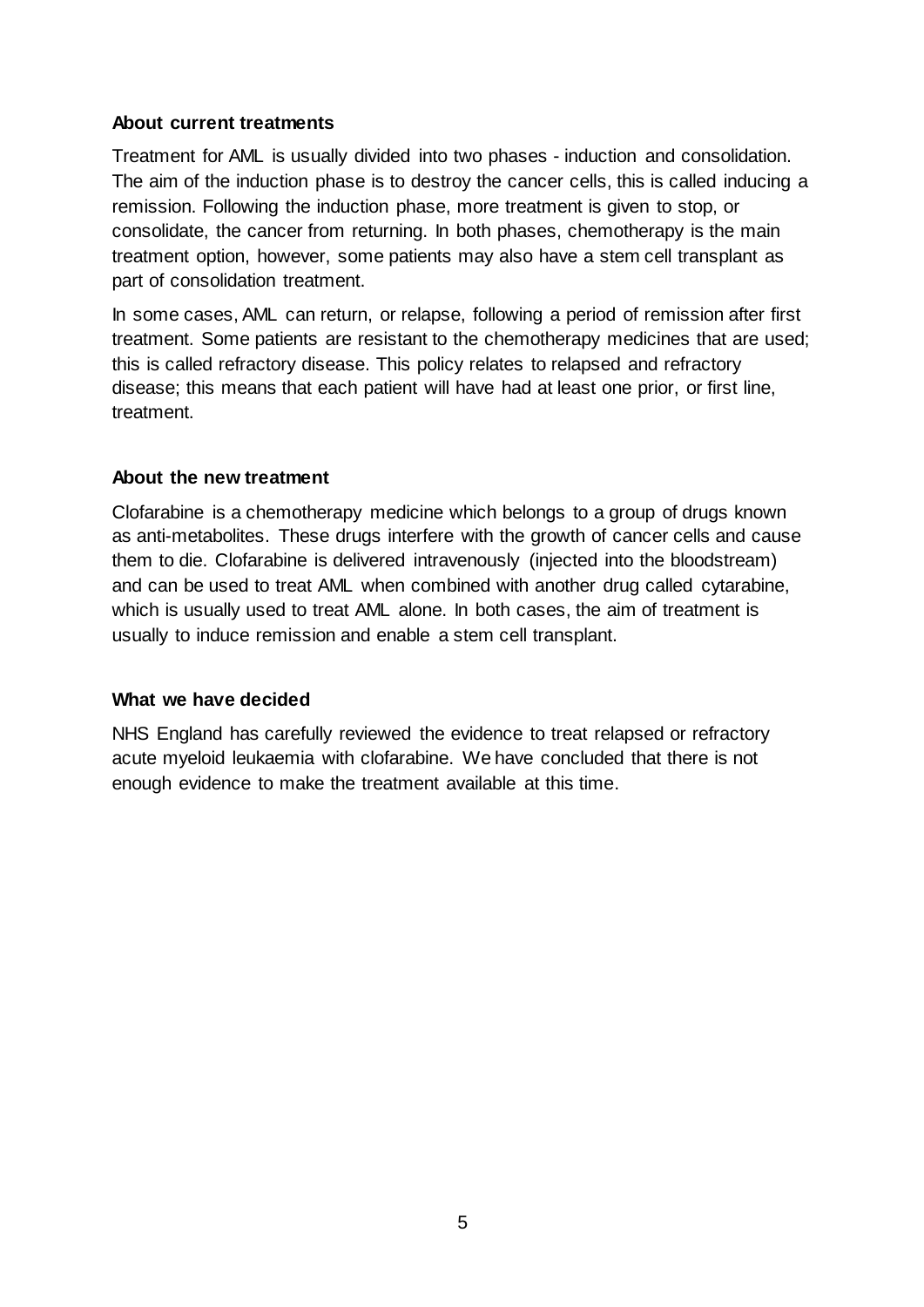# <span id="page-5-0"></span>**1 Introduction**

Acute Myeloid Leukaemia is a type of cancer affecting the blood, characterised by the rapid growth of abnormal white blood cells that accumulate in the bone marrow and interfere with the production or normal blood cells leading to anaemia, bleeding problems and serious infections.

Symptoms may be related to bone marrow failure (causing anaemia, neutropenia and thrombocytopenia) or organ infiltration (usually liver or spleen). Fever is a common presenting sign, and symptoms include fatigue, dizziness, shortness of breath on exertion, bleeding and bone pain. AML develops rapidly and is fatal if not treated.

The aim of treatment for AML is usually to achieve a remission of the disease through suppression of the patient's own haemopoetic cells (in the bone marrow). Once disease remission is achieved, a haemopoetic stem cell transplant (HSCT) can be given, replacing the haemopoetic system, but without the abnormal white blood cell line. A number of chemotherapy medicines are currently available to treat AML and provide a bridge to HSCT; for patients with refractory or relapsed AML, European LeukemiaNet guidelines recommend cytarabine (if not used for first induction), with or without an anthracycline (Döhner et al, 2010). Mitoxantrone plus etoposide and cytarabine (MEC) is another option for relapsed disease.

Clofarabine is a purine nucleoside antimetabolite  $-$  a form of systemic chemotherapy, which can be used in combination with cytarabine (another systemic chemotherapeutic agent) for the treatment of refractory or relapsed AML. It is not included in European AML guidelines and is not licensed for this indication.

Where clofarabine is given to treat relapsed and refractory AML, it is administered intravenously at a dose of 40mg/m2 daily on days one to five of a twenty-one day cycle.

# <span id="page-5-1"></span>**2 Definitions**

**Acute Myeloid Leukaemia (AML)**: A form of aggressive (acute) leukaemia which affects the myeloid cells and causes the build-up of abnormal white blood cells.

**Clofarabine**: An anti-metabolite drug treatment which aims to treat leukaemia through interfering with the growth of abnormal cancerous cells.

**Complete Remission (CR)**: No detectable disease following a course of treatment.

**Consolidation**: The second phase of treatment for cancers such as AML, which takes place after remission has been induced. This part of treatment aims to prevent a relapse from occurring.

**Hematopoietic stem cell transplantation (HSCT)**: This is a form of stem cell transplantation that is used to treat certain patients with a range of malignant and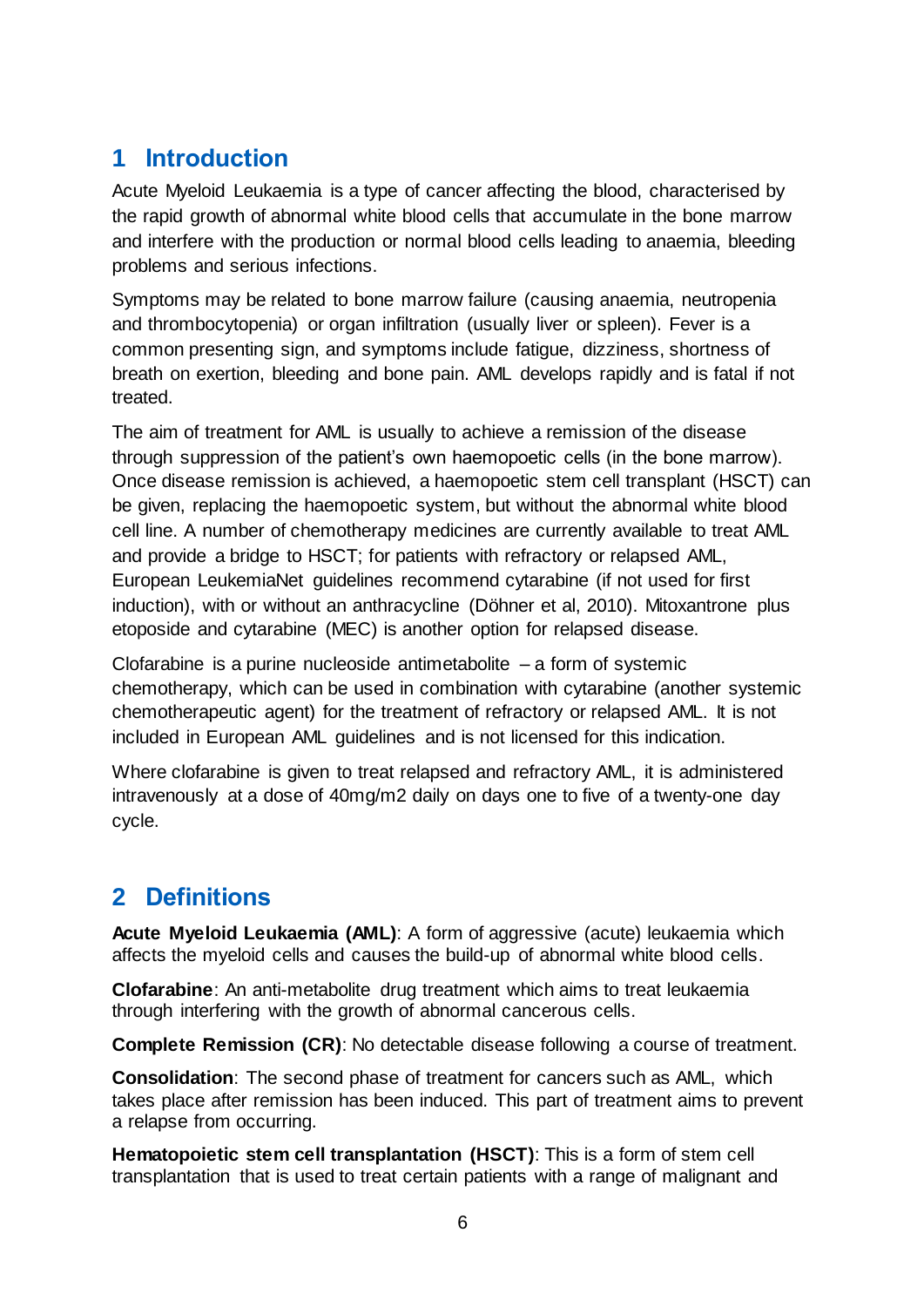non-malignant blood-related disorders. It involves the use of stem cells (from the patient or a donor).

**Induction**: The first phase of treatment for cancers such as AML, which aims to induce remission. This part of treatment aims to destroy as many leukaemia cells as possible.

**Overall Survival (OS):** The length of time from either diagnosis or start of treatment that the patient is still alive.

**Progression Free Survival (PFS)**: The length of time from either diagnosis or start of treatment to disease progression or patient death from any cause.

**Relapsed disease**: Describes when a condition has recurred following response to previous treatment; this may occur at any time following completion of treatment.

**Refractory disease**: Means that there has been no response to the immediately preceding treatment, patients have either progressed during treatment or have stable disease whenever treatment has been stopped.

# <span id="page-6-0"></span>**3 Aims and objectives**

This policy considered clofarabine as a treatment for refractory or relapsed AML with intent to bridge to transplant.

The objectives were to establish, via an evidence review, the following:

Does clofarabine improve response rate in patients with refractory or relapsed AML allowing them to undergo stem cell transplantation and thereby prolong survival?

## <span id="page-6-1"></span>**4 Epidemiology and needs assessment**

The incidence of AML in Europe is 5-8 cases per 100,000 people. In 2013, there were 2,942 new cases of AML in the UK. Based on current population estimates, the number of new cases in England in a given year will amount to approximately 2,489 (Cancer Research UK).

Incidence increases with age and median age of onset is 67 years. Between 2011 and 2013, about 55% of cases were diagnosed in people aged 70 years and over. Complete remission is achieved in 60- 80% of patients (Patient.info).

Patients who do not achieve complete remission, or who subsequently relapse, usually undergo further chemotherapy, still with a view to achieving remission. Relapse occurs in over 50% of patients at some point.

In 2017, 48 people received clorfarabine through the Cancer Drugs Fund.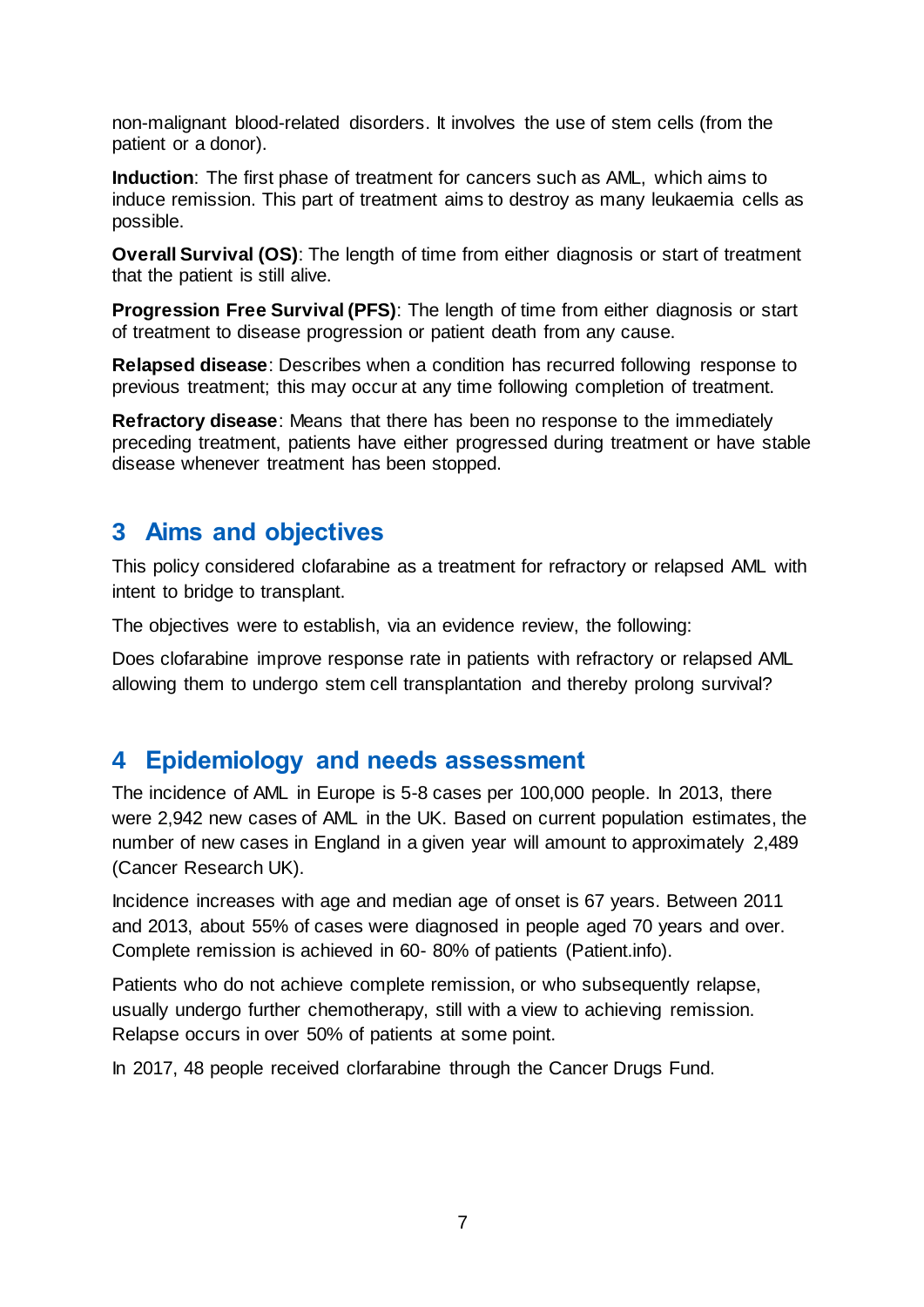# <span id="page-7-0"></span>**5 Evidence base**

NHS England has concluded that there is not sufficient evidence to support the routine commissioning of this treatment for the indication.

### Evidence summary

There is one randomised, controlled clinical trial of clofarabine in patients with refractory or relapsed AML (Faderl et al 2012). The CLASSIC I trial randomised 326 adults with relapsed or refractory AML to clofarabine 40mg/m<sup>2</sup> or placebo daily for five days, given as an intravenous infusion over one hour, followed three hours later by a two-hour infusion of cytarabine 1g/m2.

## Evidence for efficacy of clofarabine

Significantly more patients receiving clofarabine plus cytarabine achieved complete remission compared to patients receiving cytarabine monotherapy (35.2% vs. 17.8%; p<0.01). However, similar numbers of patients in each group subsequently underwent HSCT (about 20%). There was no significant difference between groups in the primary outcome of median overall survival (6.6 months with clofarabine plus cytarabine vs. 6.3 months with placebo plus cytarabine). Median disease-free survival was also similar between groups (8.1 months vs. 7.0 months, respectively). No comparison of post-transplant outcomes was reported for patients who did vs. those who did not go onto receive HSCT. The study enrolled patients aged at least 55 years, who had received no more than two previous induction regimens. It involved few European patients so the results may not be generalisable to the UK. In addition, the CLASSIC I trial was not designed to assess whether use of clofarabine allows more patients to undergo HSCT.

The authors of one retrospective study (Roberts et al, 2015) noted that only ten of the 65 patients who received clofarabine and cytarabine in their study would have been eligible for CLASSIC I, mostly because of younger age. In CLASSIC I, there were slightly more patients in the clofarabine group than in the placebo group with unfavourable/other cytogenetics (49.4% vs. 38.6%, respectively) and worse performance status (ECOG 2, 16.0% vs. 11.4%, respectively), indicating they were possibly less likely to respond to or tolerate treatment, but otherwise baseline characteristics were similar between groups.

CLASSIC I did not report overall survival rates for the subgroup of patients who proceeded to HSCT; for all enrolled patients, overall survival at two years was estimated by other investigators to be about 10% (Middeke et al, 2016), a rate much lower than reported in uncontrolled studies. A retrospective study involving 59 patients showed that clofarabine was not associated with improved survival compared to two mitoxantrone-containing regimens (Loeffler et al, 2015).

## Evidence for safety of clofarabine

There was a high mortality rate of 16% in the first 30 days after administration of clofarabine and cytarabine, compared with 5% in patients treated with cytarabine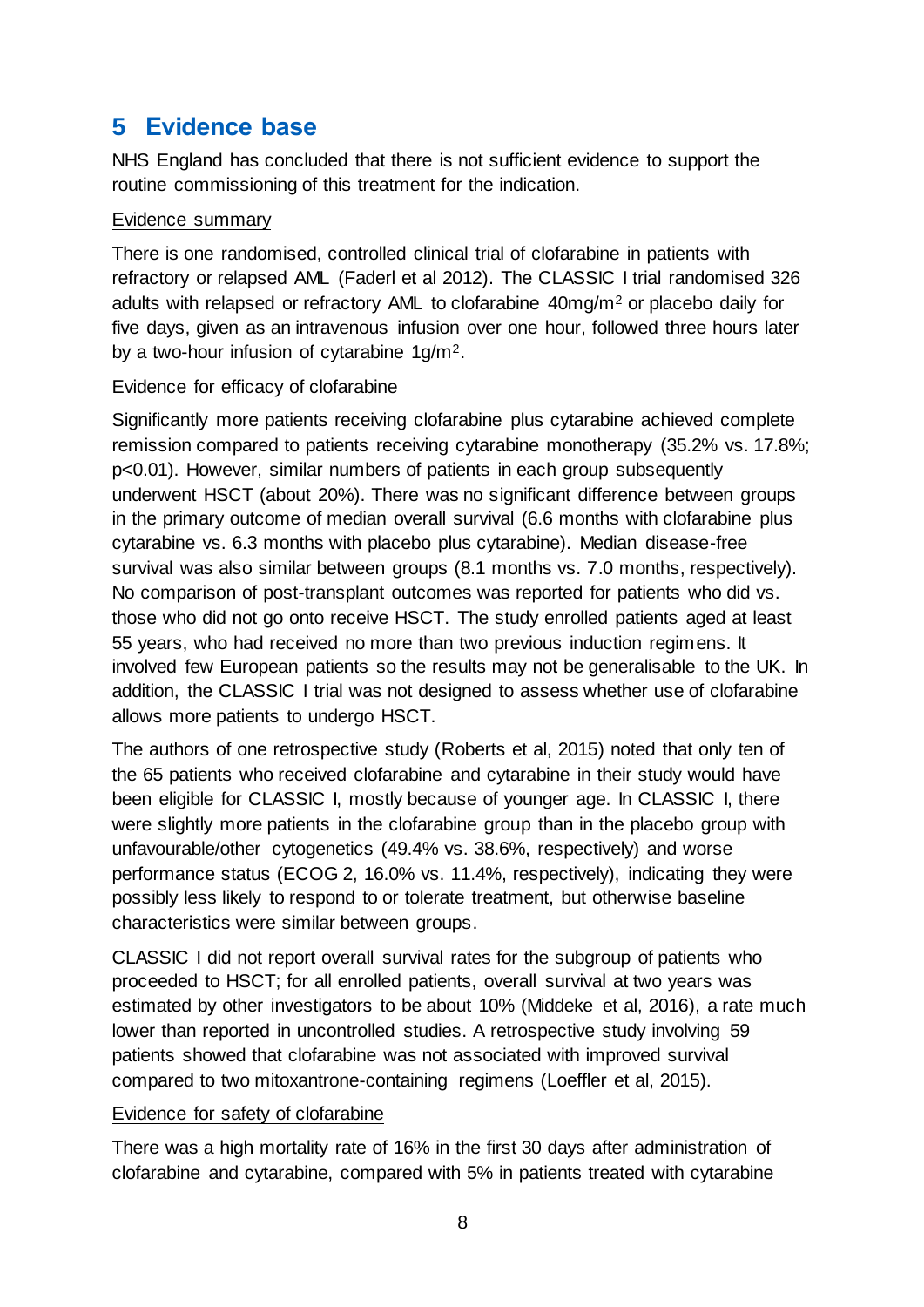alone (p<0.01). Deaths were mostly due to adverse events, and this might explain why an increase in complete remission rate did not translate into improved overall survival. Serious adverse events occurred in 60% of patients given clofarabine and cytarabine, and 49% given cytarabine alone. Serious infections occurred in 38% of patients given clofarabine and cytarabine compared with 22% of patients given cytarabine alone. Most common grade 3 to 4 adverse events in the clofarabine group were febrile neutropenia, hypokalaemia, thrombocytopenia, pneumonia, anaemia, neutropenia, and increased liver enzymes.

Uncontrolled studies using doses of clofarabine ranging from 15mg/m<sup>2</sup> to 40mg/m<sup>2</sup>, alone or with cytarabine, show it can be used as a bridge for reducing leukaemic burden prior to HSCT in some patients. However, these findings are at high risk of bias and are limited by patient, disease and treatment heterogeneity.

#### **Conclusion**

There is only one randomised controlled trial of clofarabine in refractory or relapsed AML in older adults aged at least 55 years, and this showed that adding clofarabine 40mg/m2 daily for five days to treatment with cytarabine does not allow more patients to undergo HSCT or improve overall survival. However, the study was not designed to assess whether use of clofarabine allows more patients to undergo HSCT. More patients achieved complete remission with clofarabine and cytarabine than with cytarabine alone, but this was offset by more deaths due to adverse events. No comparison of post-transplant outcomes was reported for patients who did vs. those who did not go onto to receive HSCT.

The optimal role for clofarabine is unclear, and there are still questions to be answered about the balance between efficacy and toxicity of clofarabine. Insufficient evidence is available to determine the most appropriate dose and which patient groups are most likely to tolerate clofarabine.

# <span id="page-8-0"></span>**6 Documents which have informed this policy**

NHS England. 2016. Evidence review: Clofarabine as a treatment for refractory or relapsed acute myeloid leukaemia with intent to bridge to stem cell transplantation.

# <span id="page-8-1"></span>**7 Date of review**

This document will be reviewed when information is received which indicates that the policy requires revision.